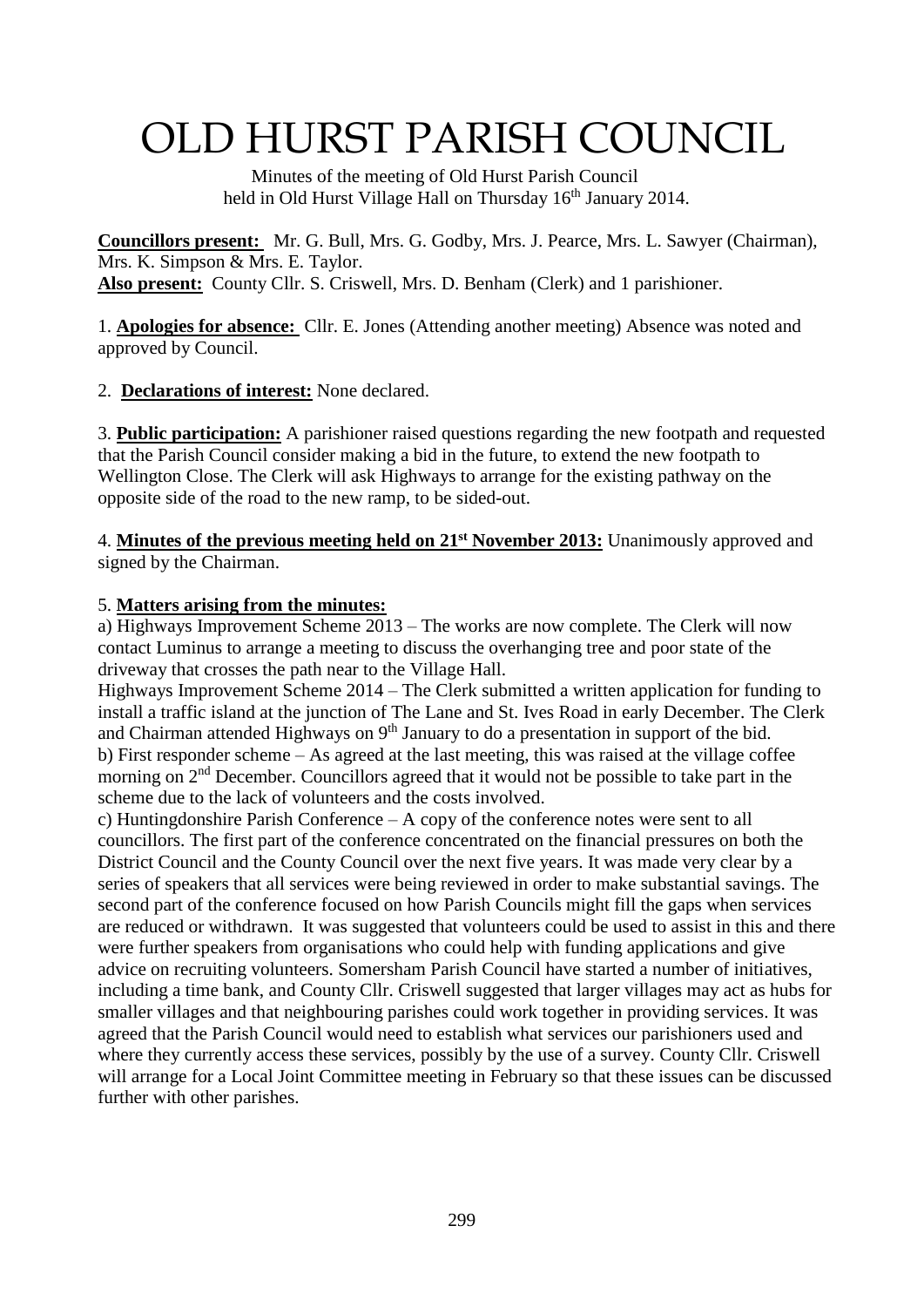d) Winter gritting routes – the Clerk had asked for Church Street to be added to the regular gritting route but the request had been unsuccessful. Clerk to check with CCC whether Church Street should qualify as it is on a regular bus route.

e) Damage to village sign – Repair complete.

### 6. **Planning:**

Application ref. 1301520FUL – Change of use from general industry to car sales. Unit 5, Grove Business Park. Application withdrawn.

#### 7. **Finance.**

a) Payment of outstanding debts.

Cllr. Pearce proposed retrospective approval of payment of items (1) to (3). Seconded by Cllr. Taylor and unanimously agreed.

(1) Cq. No. 000372 - £115.05, Mrs. M. Bull, donation to the village newsletter.(Agreed at the last meeting)

(2) Cq. No. 000373 - £151.93, Mrs. D. Benham, wages & expenses of Parish Clerk for November. (3) Cq. No. 000374 - £115.05, Mrs. D. Benham, wages & expenses of Parish Clerk for December. b) Current position - A copy of the receipts and payments and bank reconciliation was handed to each councillor. A copy will be attached to the minutes.

8. **Police matters:** Crimes in Old Hurst shown on the police website: October–1. November-1. The Chairman read a report from the Speedwatch team: Permanent Speedwatch signs have now been installed which means that the temporary signs are no longer required when sessions are carried out. The Speedwatch team aim to carry out 2 sessions a month, the last one was on  $7<sup>th</sup>$ January when a number of repeat offenders were logged. The next session will be on 30<sup>th</sup> January between 3pm and 4pm and will have police in attendance.

#### 9. **Correspondence.**

Forwarded to councillors by e-mail:

- a) Draft new constitution for CCC.
- b) Cycle Legacy Grants.
- c) Cambridgeshire Future Transport Meeting  $4<sup>th</sup>$  February, 3pm 4pm at Ramsey Library Cllr. Sawyer to attend. New:
- d) Buckingham Palace Garden Party  $3<sup>rd</sup>$  June opportunity for a councillor and guest to enter a ballot for tickets. Councillors agreed that Cllr. Godby and Cllr. Taylor should be put forward.
- e) Parish Energy Event at Warboys Parish Centre on Thursday 13th February 7.15pm to 8pm nobody available to attend.
- f) Huntingdonshire Health Walks leaflets.
- g) A14 Cambridge to Huntingdon Consultation report can be viewed at [www.highways.gov.uk/roads/road-projects/a14-cambridge-to-huntingdon-improvement](http://www.highways.gov.uk/roads/road-projects/a14-cambridge-to-huntingdon-improvement-scheme/)[scheme/](http://www.highways.gov.uk/roads/road-projects/a14-cambridge-to-huntingdon-improvement-scheme/) under the publications tab.

## 10. **Reports from councillors.**

Cllr. Simpson handed her letter of resignation to the Clerk as she has now completed her house move away from the village. Cllr. Sawyer thanked Cllr. Simpson for the contribution that she had made during her time as a councillor. Cllr. Bull will ensure that agendas and minutes from the Road Safety Meetings previously attended by Cllr. Simpson, are circulated to councillors.